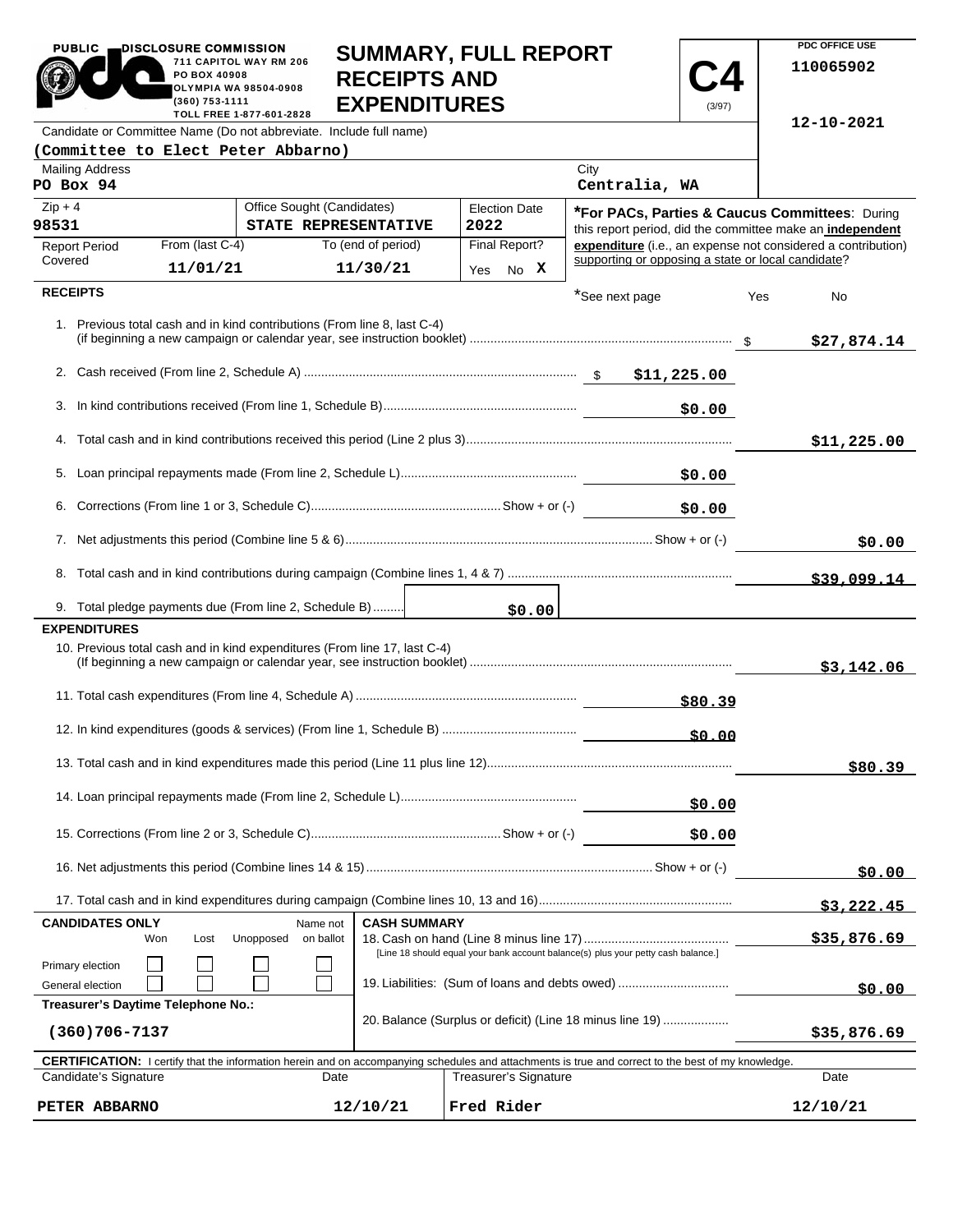## **CASH RECEIPTS AND EXPENDITURE**



Candidate or Committee Name (Do not abbreviate. Use full name.)

| (Committee to Elect Peter Abbarno)<br>11/01/21                                                                              |             |                            |  |                          |            | 11/30/21       |  |  |
|-----------------------------------------------------------------------------------------------------------------------------|-------------|----------------------------|--|--------------------------|------------|----------------|--|--|
| 1. CASH RECEIPTS (Contributions) which have been reported on C3. List each deposit made since last C4 report was submitted. |             |                            |  |                          |            |                |  |  |
| Date of deposit                                                                                                             |             | Amount   Date of deposit   |  | Amount   Date of deposit | Amount     | Total deposits |  |  |
| 11/09/2021                                                                                                                  |             | $$25.00$   11/18/2021      |  | \$500.00   11/24/2021    | \$150.00   |                |  |  |
| 11/12/2021                                                                                                                  |             | $$1,750.00$   $11/19/2021$ |  | $$3,250.00$   11/24/2021 | \$1,000.00 |                |  |  |
| 11/15/2021                                                                                                                  |             | $$2,250.00$   11/22/2021   |  | $$1,800.00$ See attached |            |                |  |  |
| 2. TOTAL CASH RECEIPTS                                                                                                      | \$11,225.00 |                            |  |                          |            |                |  |  |

**CODES FOR CLASSIFYING EXPENDITURES**: If one of the following codes is used to describe an expenditure, no other description is generally needed. The exceptions are:

- 1) If expenditures are in-kind or earmarked contributions to a candidate or committee or independent expenditures that benefit a candidate or committee, identify the candidate or committee in the Description block;
- 2) When reporting payments to vendors for travel expenses, identify the traveler and travel purpose in the Description block; and

3) If expenditures are made directly or indirectly to compensate a person or entity for soliciting signatures on a statewide initiative or referendum petition, use code "V" and provide the following information on an attached sheet: name and address of each person/entity compensated, amount paid each during the reporting period, and cumulative total paid all persons to date to gather signatures.

- CODE DEFINITIONS ON NEXT PAGE
- C Contributions (monetary, in-kind & transfers)
- I Independent Expenditures
- L Literature, Brochures, Printing
- B Broadcast Advertising (Radio, TV)
- N Newspaper and Periodical Advertising
- O Other Advertising (yard signs, buttons, etc.)
- V Voter Signature Gathering
- P Postage, Mailing Permits
	- S Surveys and Polls
	-
	- F Fundraising Event Expenses
	- T Travel, Accommodations, Meals

Report Date

**2**

- M Management/Consulting Services W - Wages, Salaries, Benefits
- G General Operation and Overhead

- **3. EXPENDITURES**
	- a) Expenditures of \$50 or less, including those from petty cash, need not be itemized. Add up these expenditures and show the total in the amount column on the first line below..
	- b) Itemize each expenditure of more than \$50 by date paid, name and address of vendor, code/description, and amount.
	- c) For each payment to a candidate, campaign worker, PR firm, advertising agency or credit card company, attach a list of detailed expenses or copies of receipts/invoices supporting the payment.

| Date Paid | Vendor or Recipient<br>(Name and Address) | Code | Purpose of Expense<br>and/or Description | Amount                   |
|-----------|-------------------------------------------|------|------------------------------------------|--------------------------|
| N/A       | Expenses of \$50 or less                  | N/A  | N/A                                      | \$80.39                  |
|           |                                           |      |                                          |                          |
|           |                                           |      |                                          |                          |
|           |                                           |      |                                          |                          |
|           |                                           |      |                                          |                          |
|           |                                           |      |                                          |                          |
|           |                                           |      |                                          |                          |
|           |                                           |      | Total from attached pages                | $\mathfrak{L}$<br>\$0.00 |

4. TOTAL CASH EXPENDITURES **EXAMPLE 2008** 2012 12:00 THE RISP ON LINE 2012 12:00 THE RISP ON LINE 11 Of C4 \$